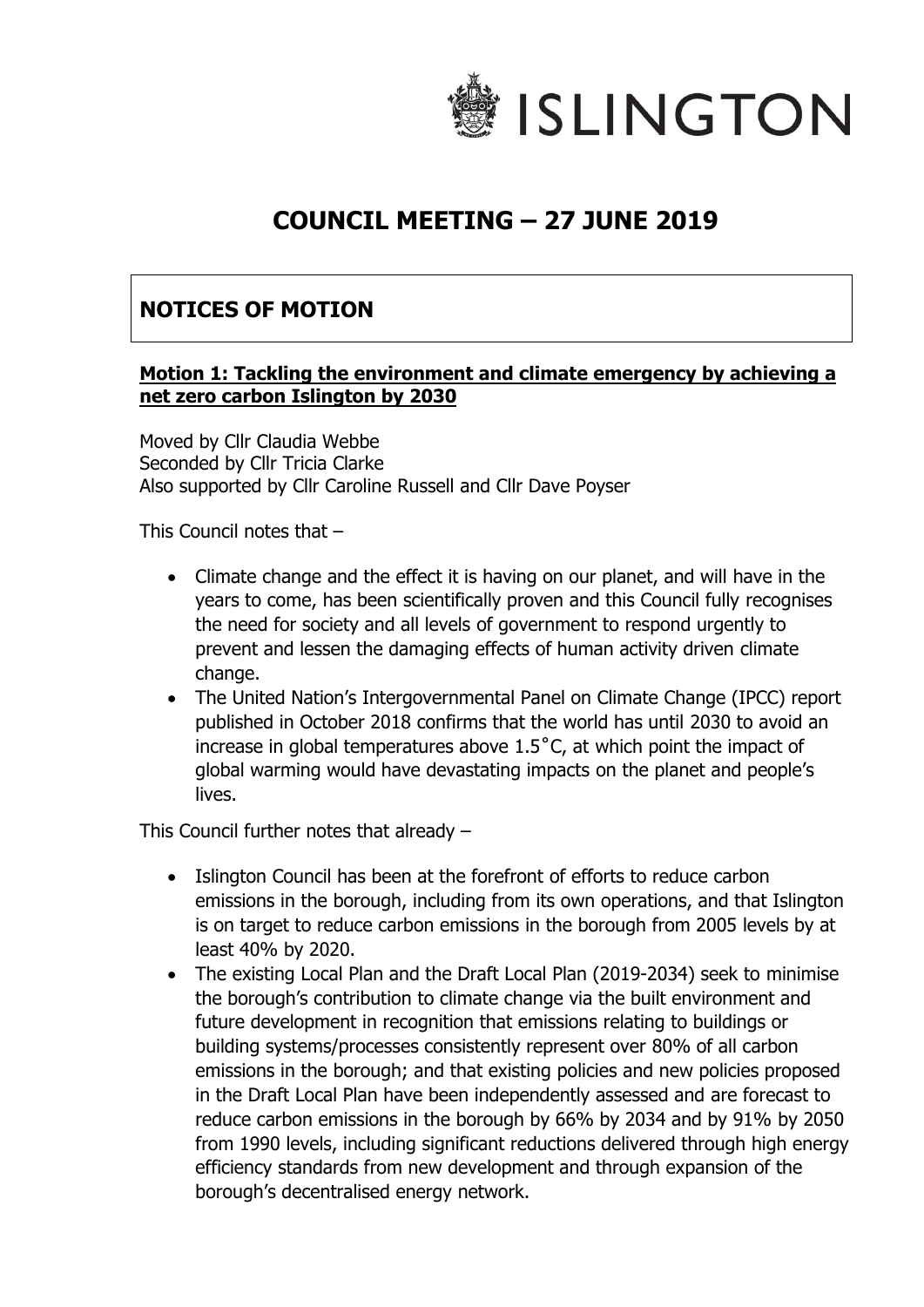- The Council was one of the first to establish a Carbon Offset Fund, which uses planning agreements to require developers to make a payment to offset any carbon shortfall from developments, which is then used to fund projects that reduce carbon emissions. To date, the Carbon Offset Fund has made allocations of £4.8 million to projects across the borough that have delivered an estimated reduction in carbon emissions of 375 tonnes per year.
- The Islington Community Energy Fund has been established to commission innovative energy projects delivered by communities and local organisations which benefit local people and tackle climate change, with £786,000 from the Carbon Offset Fund being made available to support projects so far.
- The Council-supported Islington Sustainable Energy Partnership has helped 40 organisations in the borough across the private, public and third sectors to cut their carbon emissions by over 25,200 tonnes, saving an estimated £4.3 million in avoided energy costs.
- The Archway Zero Emissions Network has produced energy saving recommendations for local businesses in excess of 1.5 million kWh.
- The Council's Pension Fund is taking bold action to decarbonise its investments by 2022 by reducing the fund's exposure to carbon emissions by more than half, reducing the fund's equities' exposure to fossil fuel reserves by more than three quarters and decarbonising the fund's holdings in other asset classes.
- Angelic Energy, Islington Council's not-for-profit energy provider and London's first new municipal energy provider for over 100 years, has helped over 2,000 local people access fairer prices for their energy and provides electricity from 100% renewable sources.
- 800 homes, two leisure centres and offices have been connected to the Bunhill District Heat Network, a ground-breaking scheme that uses waste heat to deliver more efficient, cheaper and greener energy to local people, and work is ongoing to deliver a new energy centre that will extract waste heat from the London Underground to supply a further 1,000 homes.
- Work to insulate cavity walls in the Council's building stock has led to annual savings of 8,600 tonnes of CO2 and financial savings of £1.5 million per annum, in addition to further savings in emissions and costs from boiler replacement works, loft insulation and the installation of solar panels.
- All streetlights in the borough have been converted to LED versions, reducing carbon emissions by the equivalent to removing almost 1,000 cars from the road each year and saving 28,280 tonnes of CO2 over the 20-year lifespan of the more efficient bulbs.
- 1,000 tonnes of CO2 savings have been found in schools, libraries and the Council's depot so far this year.
- The Council is enabling a shift towards more sustainable transport across the borough with the removal of dangerous gyratories and the introduction of safer and more accessible routes for pedestrians and cyclists, in addition to installing 400 electric vehicle charging points and 400 bike hangars across the borough to further reduce the use and impact of private vehicles.
- The Council's Ultra-Low Emission Vehicle Streets programme has banned all non-zero emission vehicles from the Old Street and City Fringe area at certain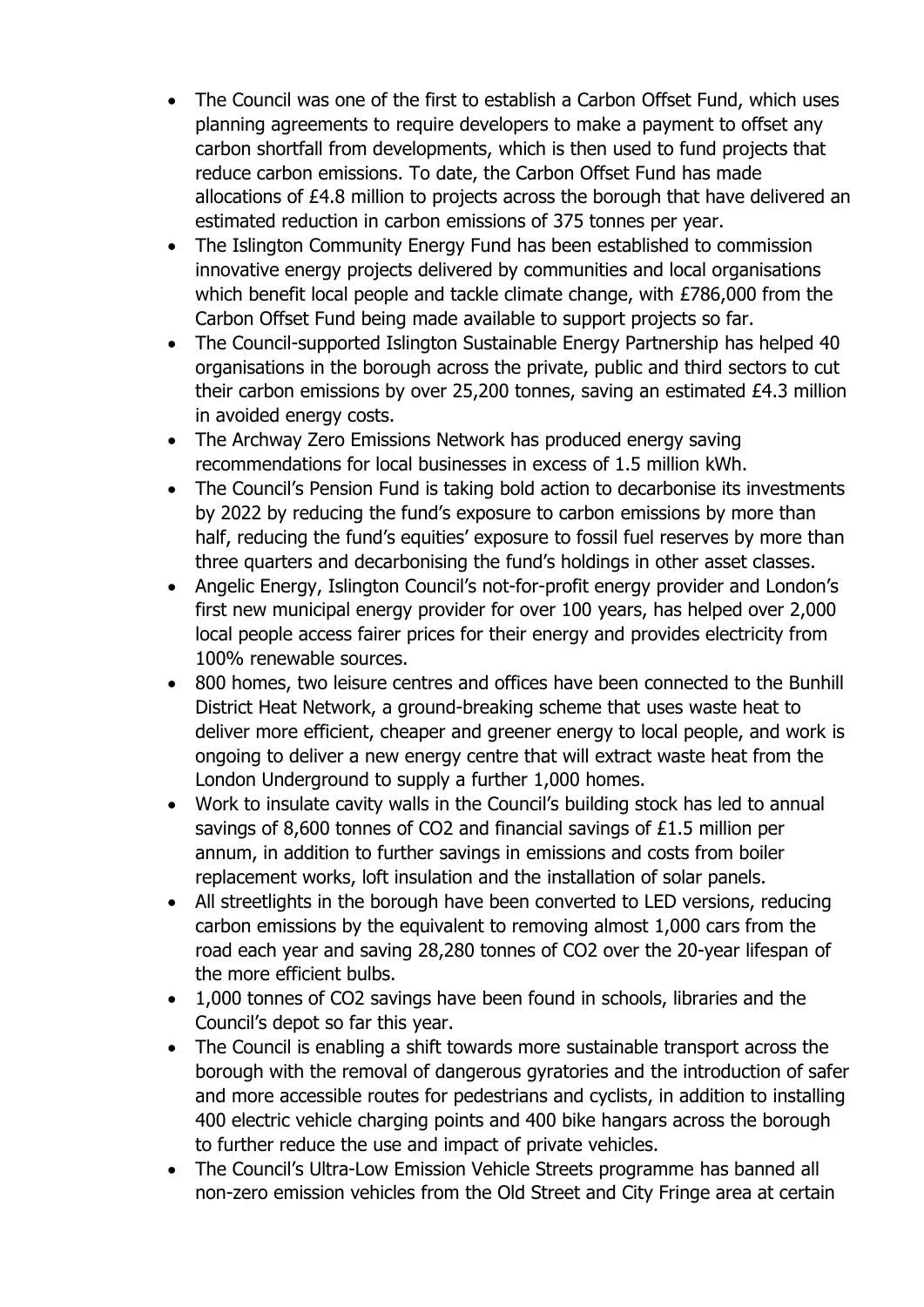times of the day and the Council will soon publish details of how it will seek to prevent the rat-running of lorries on residential roads in the borough, further reducing the emissions from transport travelling through the borough.

- The Council has pioneered an emissions based parking policy to reduce the environmental impact vehicles have in the borough, and has implemented a Diesel Surcharge on resident parking permits and paid for short stay parking to encourage a shift away from polluting diesel vehicles, in addition to calling for a London-wide ban on diesel engines by 2025, whilst ensuring efforts to reduce carbon emissions from vehicles does not impact air quality.
- The Council recently celebrated the launch of the tenth 'School Street' in the borough that restrict traffic outside schools at opening and closing times to improve road safety, encourage active travel and reduce pollution near schools, and will roll-out similar measures for all schools across the borough.
- The Council is committed to reducing the impact of its fleet of essential vehicles, with over 160 vehicles currently being replaced with vehicles that either significantly reduce or eliminate emissions, in addition to over 150 vehicles already being Ultra-Low Emission Zone (ULEZ) compliant.
- The Council is committed to supporting people to reduce the amount of waste they produce, reuse items wherever possible and to recycle more.

This Council also notes –

- That meeting the challenge the environment and climate emergency poses and achieving a net zero carbon Islington by 2030 will require a comprehensive response from not just the Council, but also from regional and national government, as well as private organisations, businesses and individuals.
- That the Council has lost 70% of its core central government funding since 2010 and will have had to make savings of £275 million in total from its budgets by 2022.
- That significant elements of the action necessary to achieve a net zero carbon Islington by 2030 are out of the control of the Council, such as the decarbonisation of the national electricity grid and the absence of powers to mandate retrofitting existing buildings.
- That meeting the challenges of the environment and climate emergency must be done in such a way that does not penalise local people on low incomes and does not limit the Council's ability to address important issues, such as the housing crisis, whilst recognising that building a greener and more inclusive economy with fairness at its heart can lead to better outcomes and opportunities for local people.

This Council resolves to –

- Declare an environment and climate emergency.
- Pledge to work towards making Islington net zero carbon by 2030, ahead of the current 2050 target.
- Make representations to regional and national government to urge them to take action to support the goal of a net zero carbon Islington by 2030,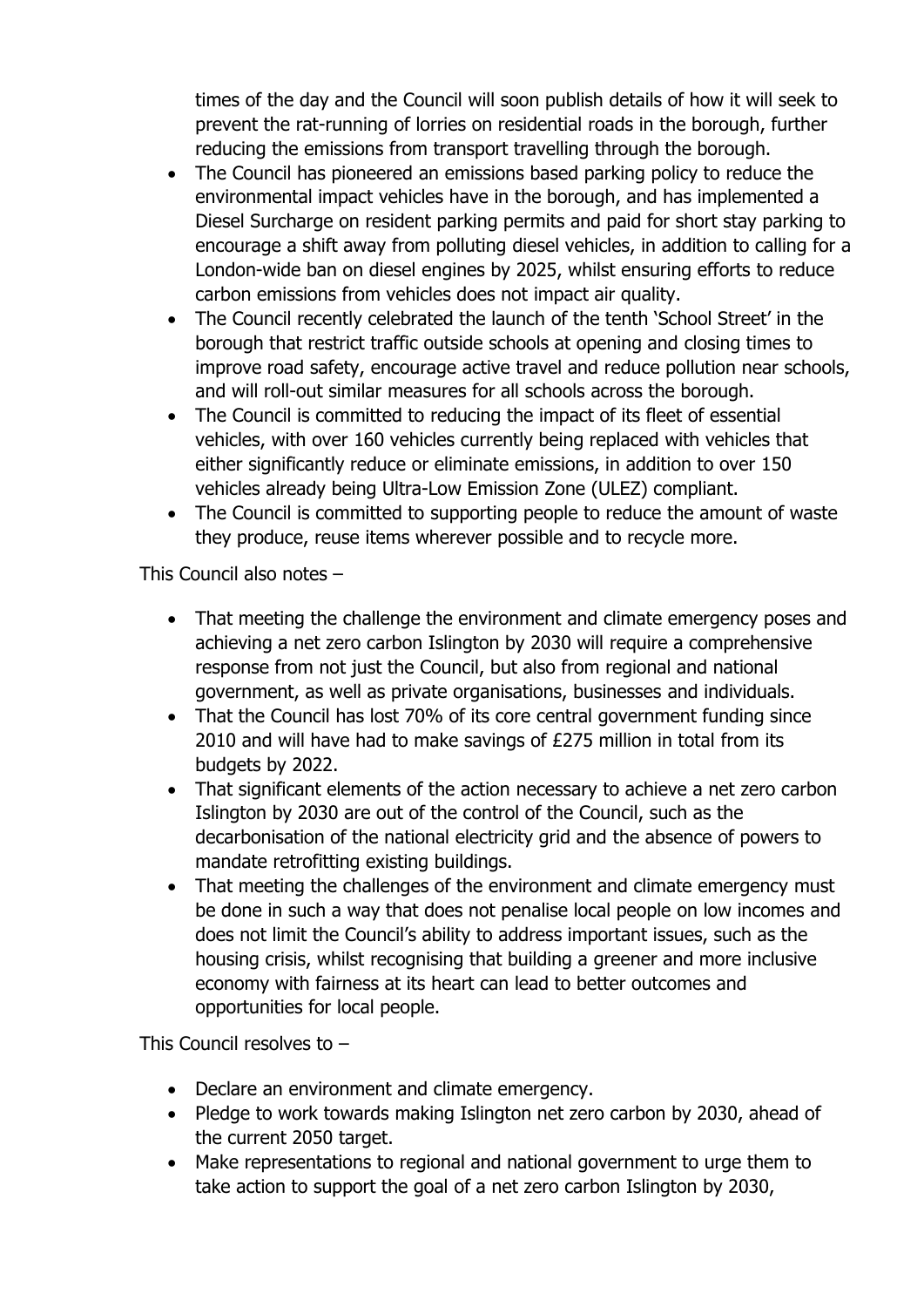including through the provision of the necessary resources and legal powers to the Council and others to support the action needed to achieve this.

- Continue to work with partners across the borough to deliver this new goal through all relevant strategies and plans, ensuring that reducing carbon emissions is embedded in all relevant Council decision making.
- Publish on an annual basis details of carbon emissions reduction interventions the Council is delivering and commissioning, including the progress these actions are delivering in reducing the tonnage of carbon emissions in the borough.
- Ensure local people are able to contribute to the formulation and scrutiny of the strategic actions needed to address the environment and climate emergency by consulting on proposals and by organising an annual 'Tackling the Environment and Climate Emergency' meeting, hosted by the Environment and Regeneration Scrutiny Committee, in addition to the wide-range of existing opportunities for local people to make representations to the Council.
- Report to Full Council on 27<sup>th</sup> February 2020 what strategic actions the Council is taking to address the environment and climate emergency, including plans and milestones to achieve emissions reductions within the Council's control, and to share details of representations being made to other institutions to achieve reductions in emissions outside of the Council's direct control.

## **Motion 2: Protecting Local Welfare Assistance**

Moved by Cllr Andy Hull Seconded by Cllr Angela Picknell

This Council notes that –

- Until April 2013, emergency financial assistance was principally provided by central government through the Discretionary Social Fund.
- From April 2013, the government implemented wholesale reform of the Discretionary Social Fund. Some parts were kept; however, the government abolished Crisis Loans (other than Alignment Payments) and Community Care Grants.
- Responsibility for emergency financial assistance was devolved to the local level and reduced funding transferred to local authorities in England on a non-ringfenced basis, with the intention that they establish their own Local Welfare Assistance Schemes to support local people facing a crisis.
- The Government then decided that, for 2015/16 onwards, there would be no separate Local Welfare Assistance funding stream. Instead, it would become part of the general Revenue Support Grant that central government provides to councils to support their spending on any local services.